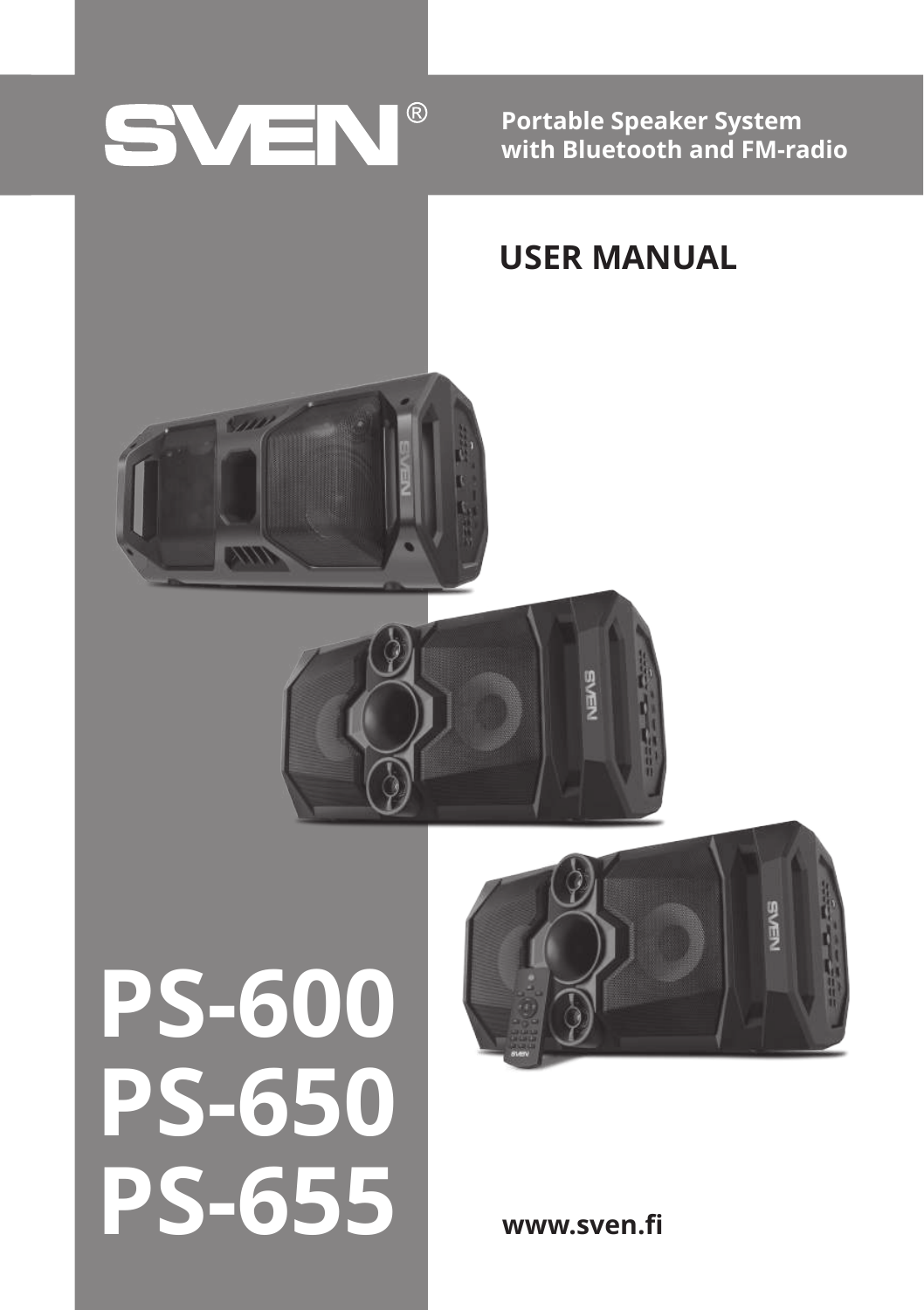

#### *Congratulations on your purchase of the SVEN speaker system!*

#### **COPYRIGHT**

© 2021. SVEN PTE. LTD. Version 1.0 (30.05.2021).

This Manual and information contained in it are copyrighted. All rights reserved.

#### **TRADEMARKS**

All trademarks are the property of their legal holders.

#### **NOTICE OF RESPONSIBILITY RESTRICTION**

Despite the exerted efforts to make this Manual more exact, some discrepancies may occur. The information in this Manual is given on «as is» terms. The author and the publisher do not bear any liability to a person or an organization for loss or damage which has arisen from the information contained in this Manual.

#### **BUYER RECOMMENDATIONS**

**•** Unpack the device carefully. Make sure there are no accessories left in the box. Check up the device for damage; if the product was damaged during transportation, address the firm which carried out the delivery; if the product functions incorrectly, address the dealer at once.

**•** Check up the package contents and availability of the warranty card. Make sure the warranty card has a shop stamp, a legible signature or the seller's stamp and purchase date, and the goods number corresponds to that in the warranty card. Remember: in case of warranty card loss or discrepancy of numbers you forfeit the right for warranty repairs.

**•** Before installing and using the speaker system, read this Manual carefully and keep it for future reference.

- **•** Shipping and transportation equipment is permitted only in the original container.
- **•** Does not require special conditions for realization.

**•** Dispose of in accordance with regulations for the disposal of household and computer equipment.

#### **APPLICATION**

SVEN PS-600, PS-650, PS-655 portable speaker systems with Bluetooth and FM-radio are designed for operation with PC, notebooks and other mobile devices by means of data transfer via Bluetooth protocol. It can be also used in internet telephony, during video conferences, in multimedia applications, in interactive games, for speech recognition and foreign language teaching. Microphone input with echo function, FM-tuner and the player with USB-flash and micro SD-cards are included.

#### **PACKAGE CONTENTS**

- Speaker system  $-1$  pc
- **•** 3.5 mm mini-jack to 3.5 mm mini-jack signal cable 1 pc
- USB to Type-C power cable 1 pc
- **•** Remote control (RC) 1 pc
- RC batteries (AAA type) 2 pcs\*
- **•** User Manual 1 pc
- **•** Warranty card 1 pc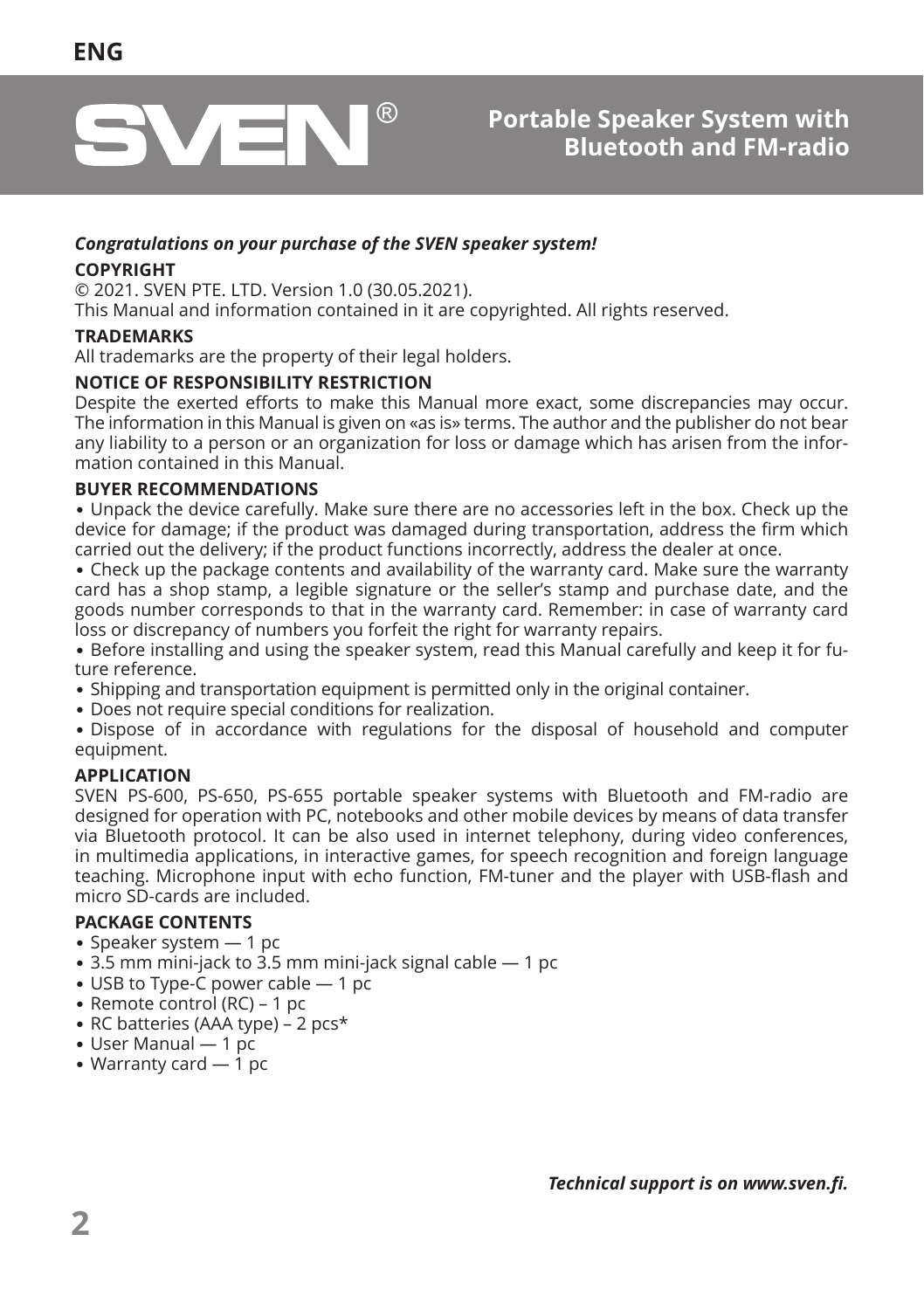## **User Manual PS-600, PS-650, PS-655**

#### **SPECIAL FEATURES**

- **•** Bluetooth wireless signal transmission
- Effective multi-colored lighting
- Wireless connection of two speakers to one source\*\*
- **•** Wired/wireless audio signal transmission
- **•** Built-in audio files player from USB-flash and microSD card storage devices
- **•** Built-in equalizer
- **•** Microphone input with echo function
- **•** Built-in FM tuner
- **•** LED display
- **•** Remote control (only in PS-655 model)

#### **Speaker system description** (Fig. 1.)

- $\Phi$  MIC: 6.3 mm jack microphone jack
- b AUX: 3.5 mm mini-jack for audio signal connecting (phone, MP3 player, etc.)
- **3** TF CARD: micro SD card slot
- d Display
- e USB: USB-flash card slot
- $6$  ON/OFF: POWER button
- g DC 5V: micro USB jack for charger connecting, the USB port of laptop/PC
- h Indicator
- i 0-9: track number selection (in Player mode);
- Station number/frequency selection (in Radio mode)

 $@$  MODE: switching modes button: Bluetooth/Radio/Player/LINE IN (short press);

ON/OFF the service signals (long press)

*M* LIGHT: switching backlight modes (short press);

Turn off the backlight (long press)

l DEL/TWS: FM station deletion (long press in Radio mode);

Connecting an additional speaker (Bluetooth mode only)

**<sup>3</sup>** EQ: EQ mode switch button (short press); Reset (long press)

 $\Theta$  FM+/ $\leftrightarrow$ : next track (short pressing in Player and Bluetooth mode);

Navigation on the track (long pressing in Player mode);

Next track/station (in Radio mode)

**63 AUTO SCAN/MI: Play/Pause button (in Player and Bluetooth mode):** 

Start/Stop auto scan (long pressing in Radio mode);

Mute (short pressing in Radio mode)

**<sup>16</sup>** FM-/ $\star$ : next track (short pressing in Player and Bluetooth mode);

Navigation on the track (long pressing in Player mode);

Next track/station (in Radio mode)

 $\textcircled{r}$  CH/ $\textcircled{r}$ : button for switching between stations or frequency (in Radio mode);

Save radio frequency (long pressing in Player mode (FR));

Disconnecting from the sound source (long pressing in Bluetooth mode);

Repeat mode selection button (in the Player mode):

ONE – repeats the current track;

RAND – play tracks in the random order;

ALL – plays all tracks in the sequential order

**® MIC VOL +/-: microphone volume control knob** 

\*\* Only for models with date of production from 04.2021.

<sup>\*</sup> PS-655 only;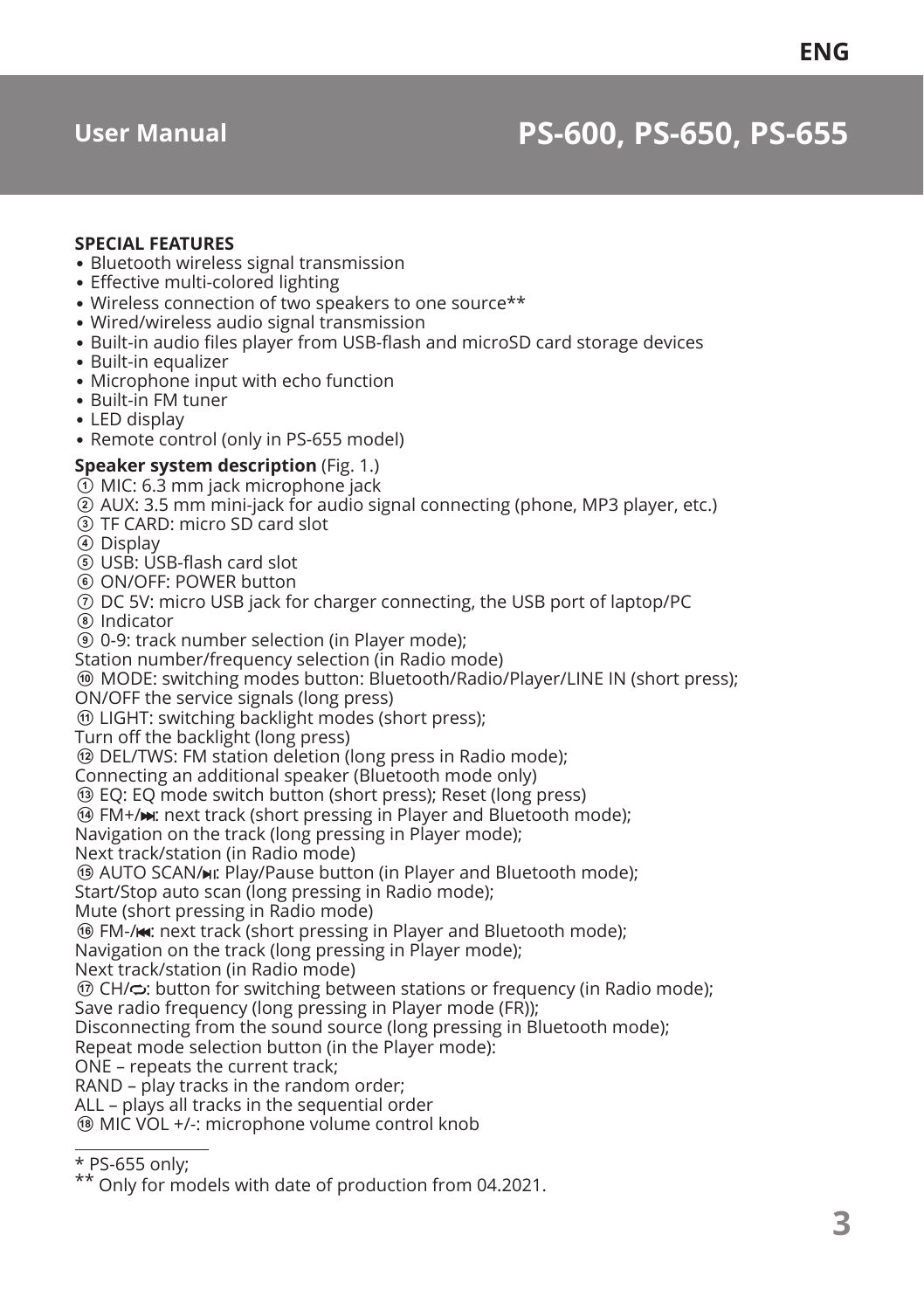

### **Portable Speaker System with Bluetooth and FM-radio**



**@ MIC VOL +/-: microphone volume control knob** 

 $\overline{\textcircled{\small{6}}}$  **ECHO +/-: microphone echo adjustment knob** 

<sup>®</sup> VOLUME+/-: volume control knob

#### **Remote control** (PS-655 only)

a MODE: switching modes button: Bluetooth/Radio/Player/LINE IN (short pressing); ON/OFF the service signals (long pressing)

**EXECT THE LIGHT (MUTE):** switching backlight modes (short pressing);

Mute (long pressing)

**CONS**  $\overline{c}$  REP: disconnect from the device (long pressing Bluetooth mode);

repeat mode selection button (in Player mode)

Save frequency in Radio (FR) mode)

d EQ: EQ mode switch button

e VOL-/+: volume up/down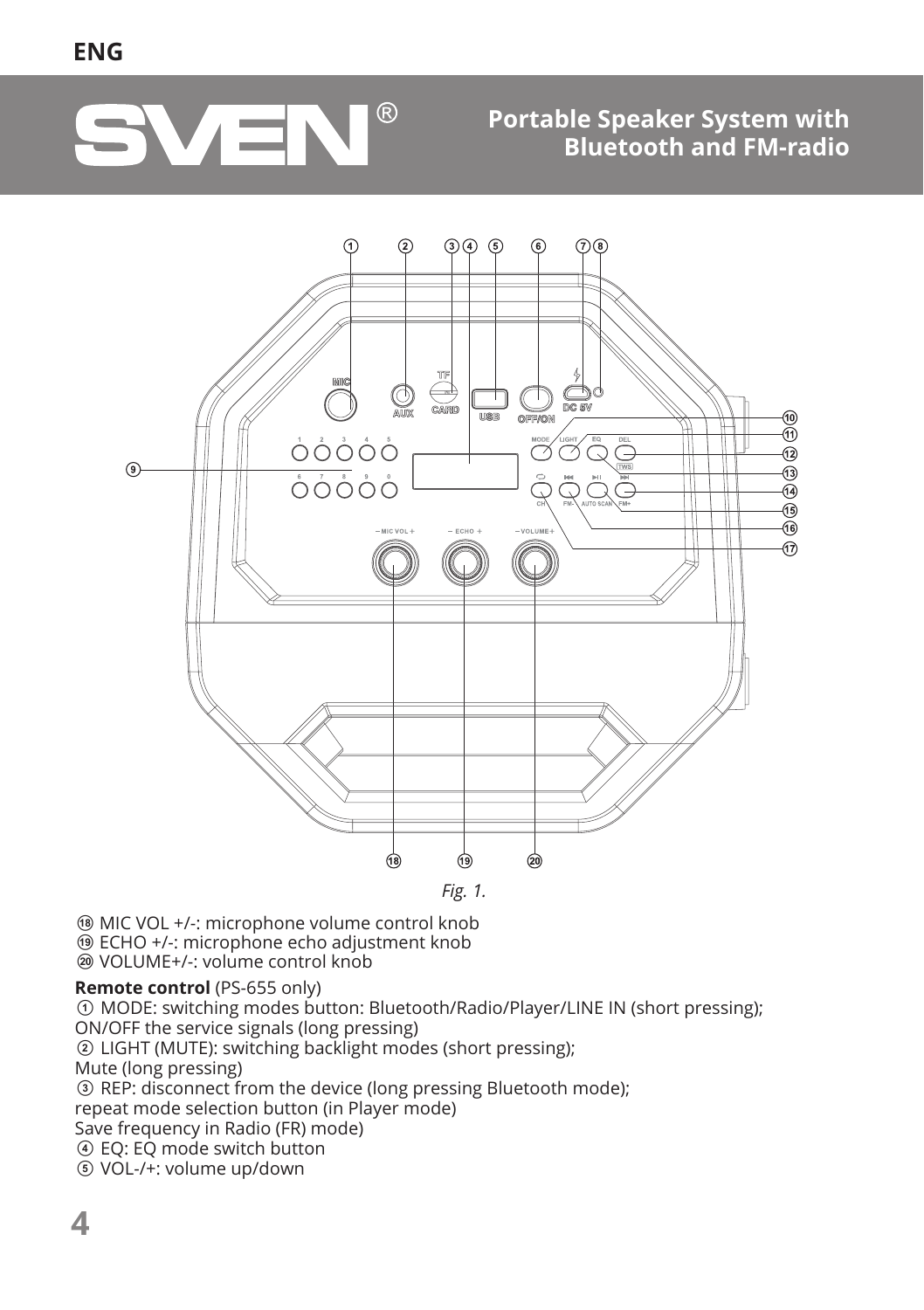## **User Manual PS-600, PS-650, PS-655**

 $6$   $\blacktriangleright$   $\blacktriangleleft$  CH-: previous track (in Player and Bluetooth mode); Rewind track in Player mode (long pressing); Previous station (in Radio mode)

 $(7)$   $\blacktriangleright$ , CH+: next track (in Player and Bluetooth mode); Rewind track in Player mode (long pressing);

Next station (in Radio mode)

 $\circledR$  **MI, AUTO SCAN: Play/Pause button (in Player and Bluetooth** mode);

Start/Stop auto scan (long pressing in Radio mode); Mute (short pressing in Radio and LINE IN mode)

i FM-/+: frequency changeа (in Radio mode)

**<sup>1</sup>** 0-9: numeric pad for entering track number (in Player mode) or number track/station in Radio mode

#### **CONNECTION AND OPERATION**

#### *Attention! The built-in battery must be charged completely prior to the application.*

#### **Speaker system battery charging**

**•** Connect speaker system to a USB port of PC or USB charger using USB type C to USB cable (included). During battery charging the indicator  $\circled{a}$  is red. Indicator  $\circled{b}$  goes out when the battery is charged.

**•** The battery is used in the speaker system as an integral part of the device, therefore do not try to extract or replace it, because this can result in the warranty cancellation or the device damage.

#### **OPERATION MODES**

#### **Bluetooth mode**

**•** Wireless data transfer via the Bluetooth protocol enables to connect speaker system to compatible devises. Maximum radius of action of data transfer is 10 m. Such obstacles as walls or other electronic devices can interfere with the signal transfer.

• Turn on the speaker system Bluetooth mode – press button MODE  $\textcircled{b}$  several times until display shows «bt» inscription.

**•** It is necessary to select the search mode of devices with Bluetooth on a signal source (telephone, notebook, smartphone, etc.). «SVEN PS-600/650/655» massage will be displayed on the screen which is to be connected to\*.

**•** When connection is successful, there will be a short beep and the indication of the search mode on speaker system is over\*\*.

\* You might have to enter «0000» code to connect some models of devices via Bluetooth.

\*\* If the item has been already registered in the device list of a source, then the second search mode activation is not obligatory. Choose the item name «SVEN PS-600/650/655» and the «connect» command on the source.



*Fig. 2.*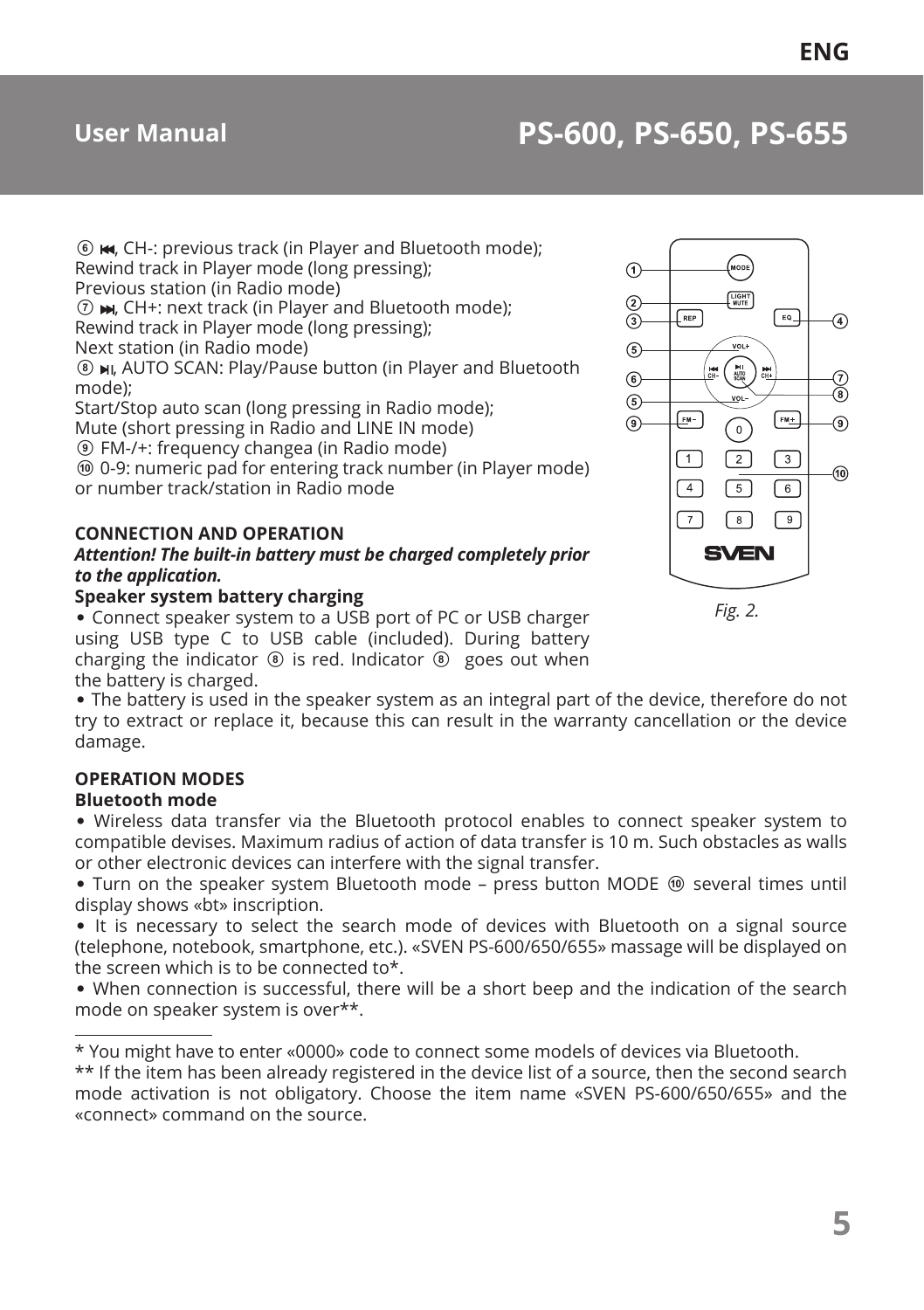

### **Portable Speaker System with Bluetooth and FM-radio**



*Fig. 3. Connection diagram*

#### **Radio mode**

**•** To improve the reception quality of the radio signal, connect the 3.5 mm mini-jack cable (included) to the AUX input  $\circledcirc$  or USB cable to USB type C (included) to DC 5V  $\circledcirc$  input.

• Turn on the speaker system – press button MODE  $\circledcirc$  several times until the display shows the station frequency. Long-term pressing button  $\circledast$  activates auto search mode. After scanning completion, the first scanned radio station will start to operate automatically. With buttons  $\circledR$ and  $\omega$  select a desired radio station.

#### **Player mode**

#### *Attention! The file system of a micro SD carrier is FAT32. Maximum volume is 32 GB. It is not recommended to use the micro SD Ultra Speed.*

**•** The system will enter the Player mode automatically when a carrier (USB flash or SD card) is connected to corresponding ports. Use button  $\circledast$  to switch between Play / Pause modes. You can control tracks by using buttons  $\circledast$  (previous track) and  $\circledast$  (next track).

#### **The use in the wired mode**

**•** Speaker system can be used as an external device for amplifying any audio source with a 3.5 mm output mini-jack. Connect a cable mini USB, plug 3.5 mini-jack to the audio input AUX 2. Turn the speakers to the LINE mode – press the MODE button  $\overset{\frown}{\Phi}$  several times until «LINE» appears on the display.

#### **Reset**

• To reset the timbres and memorized radio stations: long press EO **®** on display will appear «----».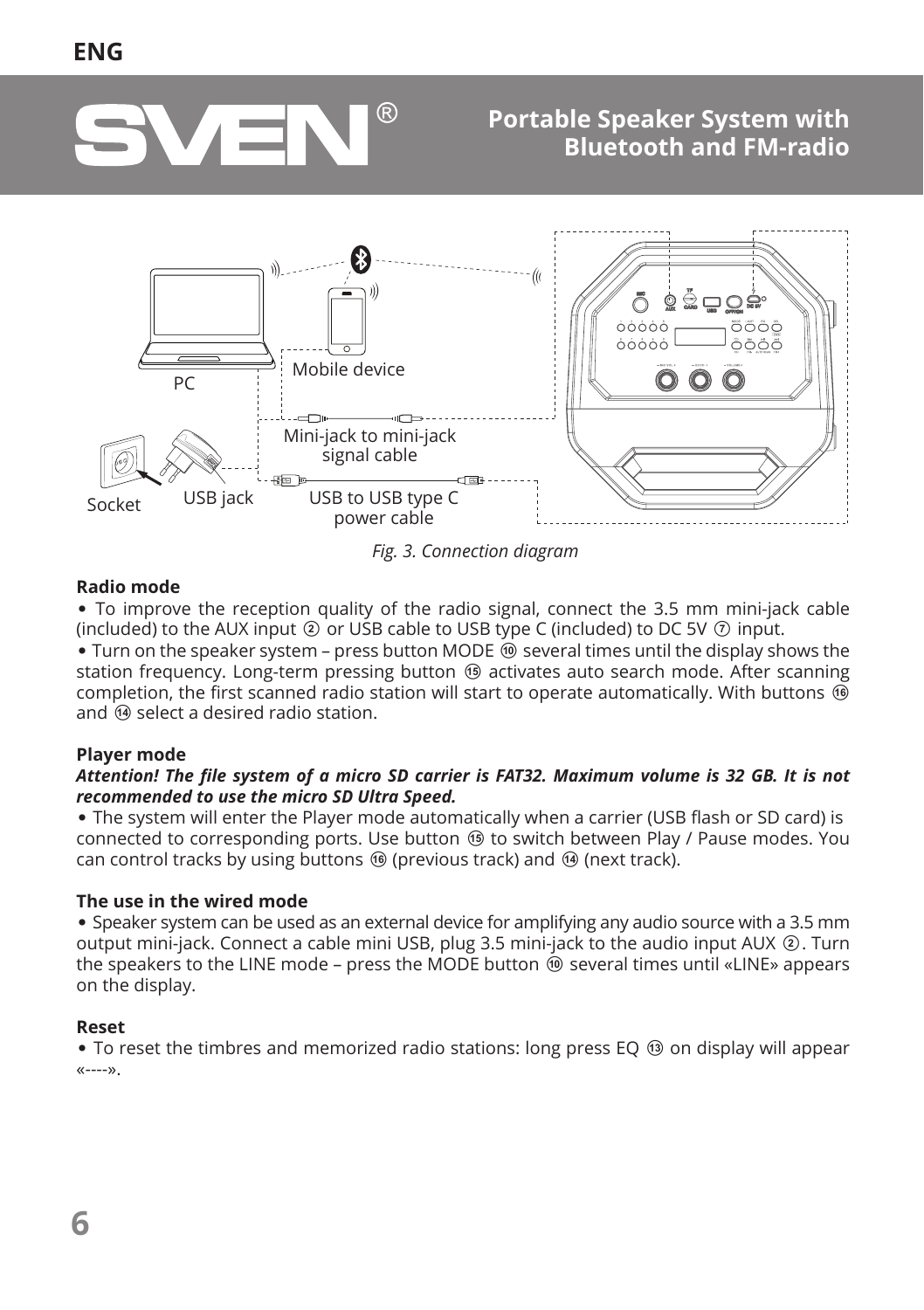## **User Manual PS-600, PS-650, PS-655**

#### **Connecting an additional speaker (Only for models with date of production from 04.2021.)**

For models PS-600/PS-650/PS-655 you can connect an additional speaker (Bluetooth mode only):

**•** Turn both speakers into Bluetooth mode;

**•** Connect the signal source to one of the speakers via Bluetooth (the second column should be in search mode);

• On both speakers, press and hold button TWS **@**. On display **@** the inscription starts flashing TWS;

**•** If two speakers are successfully connected between themselves, the inscription TWS will glow constantly.

#### **TECHNICAL SPECIFICATIONS**

| Parameter, measurement unit | Value PS-600                | <b>Value PS-650/PS-655</b>           |
|-----------------------------|-----------------------------|--------------------------------------|
| Frequency response, Hz      | 45-22 000                   | 45-22 000                            |
| Output power (RMS), W       | 50 $(2 \times 25)$          | 50 $(2 \times 25)$                   |
| Speaker diameter, mm        | $Q$ 35 + $Q$ 110            | $\varnothing$ 35 + $\varnothing$ 110 |
| Battery capacity, mA*h      | 4 000 (2 pcs)               | 4 000 (2 pcs)/5 000 (2 pcs)          |
| Power supply, V             | $USB/\equiv 5V$             | $USB/\equiv 5V$                      |
| Weight, g                   | 3800                        | 3 850/3 900                          |
| Dimensions, mm              | $470 \times 240 \times 240$ | $470 \times 240 \times 240$          |

#### *Notes:*

**•** *Technical specifications given in this table are supplemental information and cannot give occasion to claims.*

**•** *Technical specifications and package contents are subject to change without notice due to the improvement of SVEN production.*

*Technical support is on www.sven.fi.*